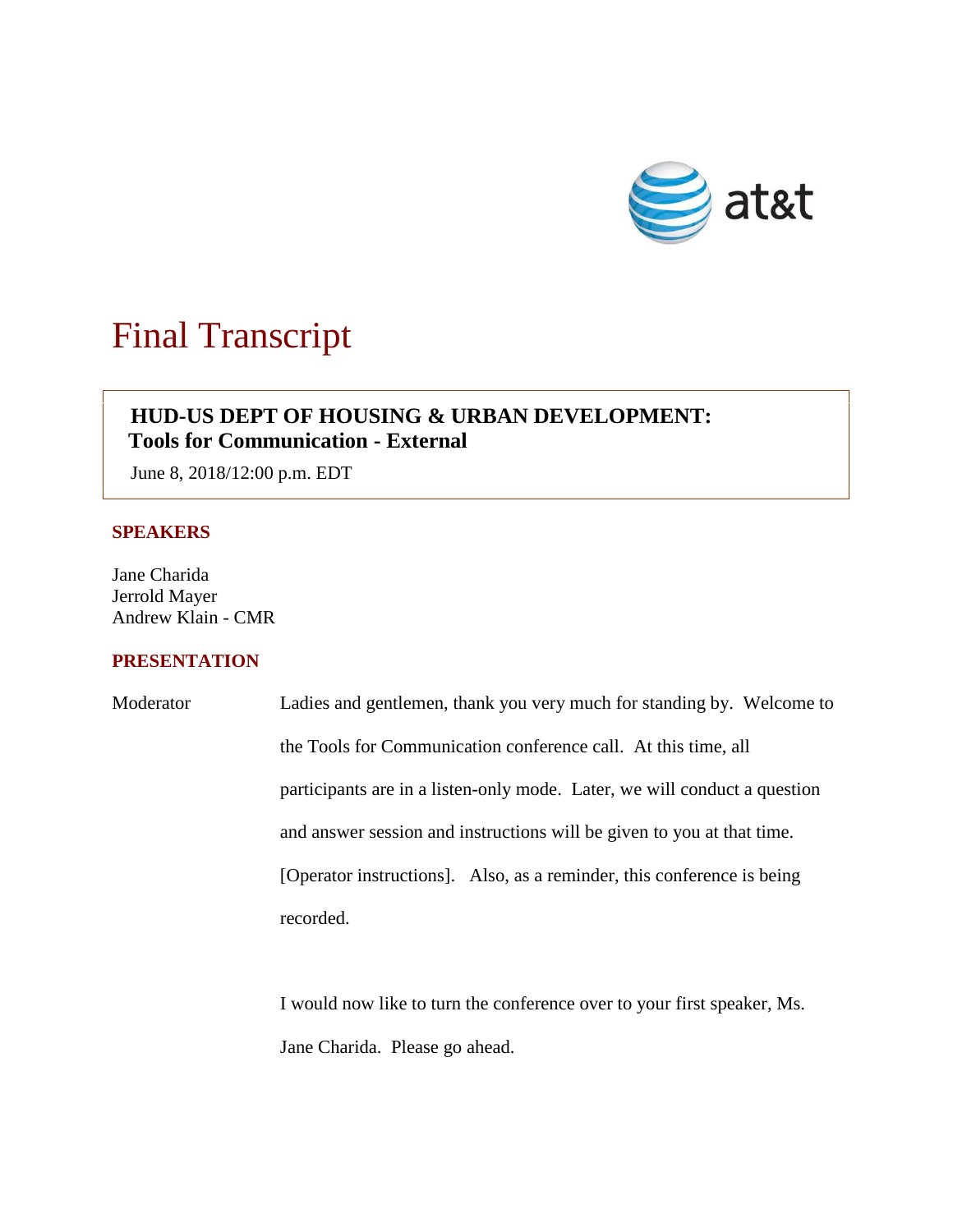Jane Thank you so much and welcome, everyone. Glad you could join us for today's webinar. I'd like to go over a few housekeeping items before we get started. As the operator mentioned, the audio is being recorded, and we will be sending that information along with the playback number and a transcript and PowerPoint for today's presentation in our Weekly Training Digest that comes out every Monday.

> There will be polling questions throughout the presentation, so please be sure to respond to them. Then we'll have a Q&A period at the end of the presentation. If you think of something as we go along, please feel free to write your question or comment into the question box to the right of your screen and we'll do our best to respond to those questions today. You can also send any questions and comments to our housing.counseling@HUD.gov mailbox, and please put the webinar topic

in the subject line so we'll be able to get back with you quickly.

Our phones are going to be in an operator queue today, so you don't have to worry about muting during the conversation. Then we will do a brief survey at the end of the webinar, so please take a few minutes to respond to those questions. That helps us to plan for future webinars and also to refine our presentations.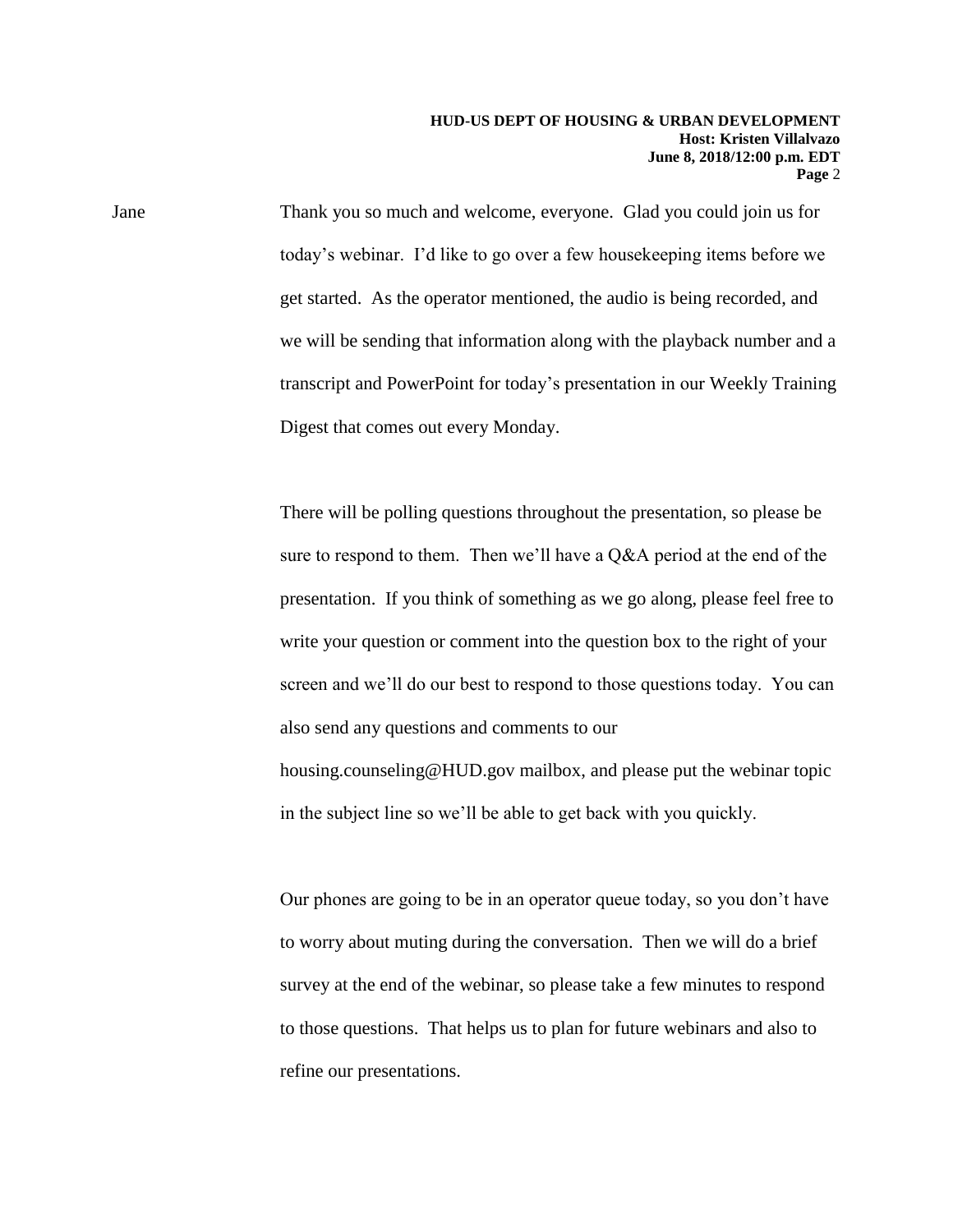Once the webinar is completed, you will get a Certificate of Training. This will just be an email, there won't be an attachment, so you can save that for your records if you choose to. You can also get credit for the webinar by going to HUD Exchange and look for the webinar archive midway down the page, and click on the Get Credit button for attending the training, or viewing separately at a later time.

It's now my pleasure to turn the webinar over to Jerry Mayer, Director Office of Outreach and Capacity Building for Office of Housing Counseling. Thank you, Jerry.

Jerry Thank you, Jane. Good morning to everyone and welcome to today's webinar. During National Homeownership Month, we're focusing on helping housing counseling agencies reach out to their clients through social media and help promote the important work that housing counselors do every day in communities around our nation.

> Today's training will provide an opportunity for a deeper dive into the different kinds of tools housing counseling agencies can use to successfully communicate with their clients on social media.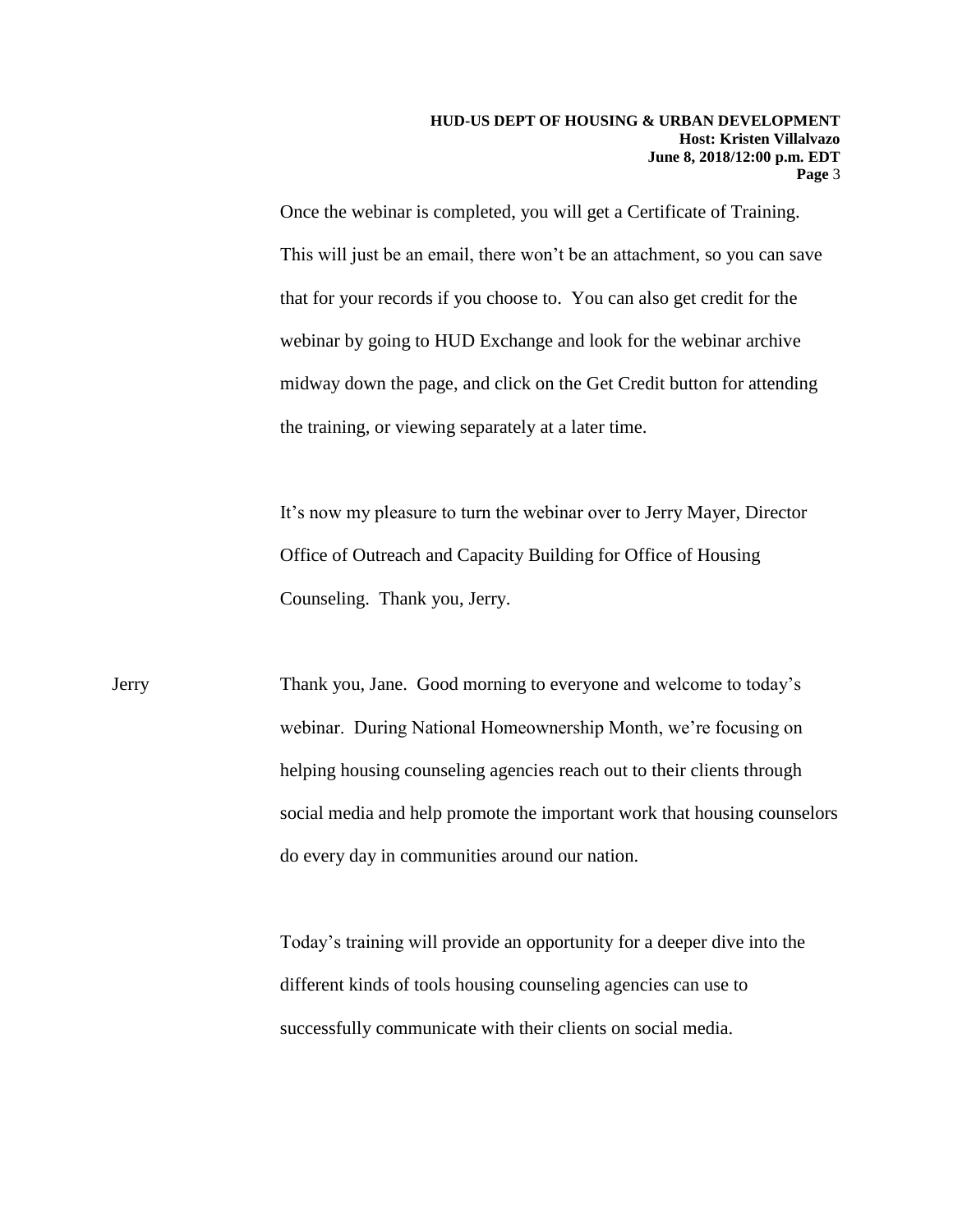I'm pleased to introduce Andrew Klain of CMR, who will be leading today's webinar. Without further ado, take it away Andrew.

Andrew Thank you, Jerry. Thank you, Jane. Hello, everyone. Happy National Homeownership Month. As Jerry stated, my name is Andrew Klain, I'm with Creative Marketing Resources, and I head up the public relations research and I also deal with tools for communication, which we are going to go over today.

> Today's agenda, we're doing our introduction at the moment. We're going to go over some goals and desired outcomes. We're going to talk about some tools for communication that you can use at your agency. We're also going to go over some custom tools that you can use as well. These tools can be branded with your logo and agency's information, and then at the end we're going to have a Q&A section.

Our goals for today, we will showcase the new Office of Housing Counseling materials. We're going to present some customized housing materials for you, guide you through the ordering process, and then hear from you; if you have any questions or comments on the materials, we would love to hear from you to get your feedback.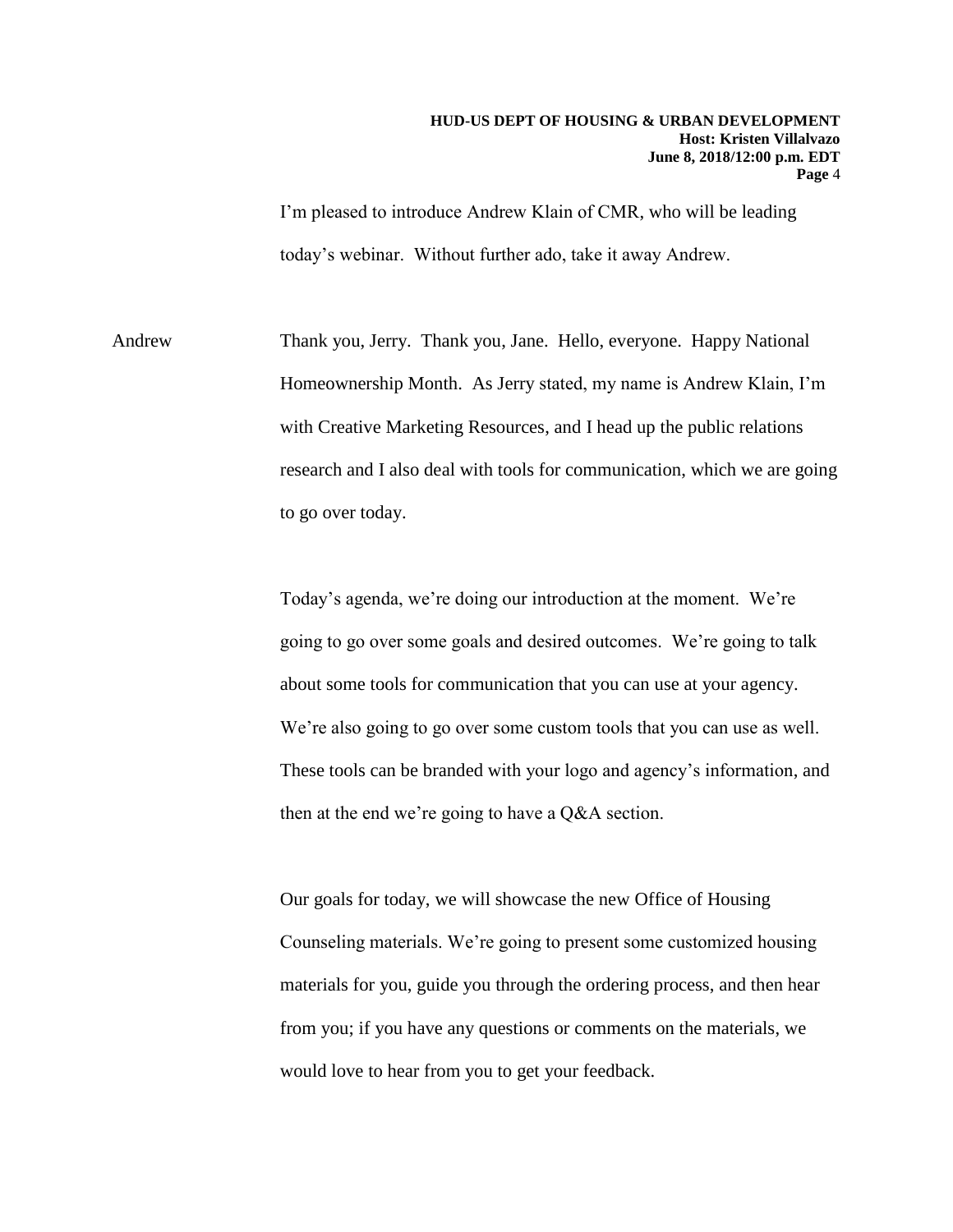Some of our desired outcomes, what we hope you get out of it today is a better understanding of the materials and their uses. You will receive some new personalized communication tools that you can add your agency's information on to. Ultimately, we want to help you engage with your consumers.

Let's go over some introduction items about tools for communication. Why use communication materials? Well, a lot of these materials have the ability to increase awareness of housing counseling. What we'll show you today, these materials will allow you to present information to your consumers wherever they are in the homeownership process, and it will introduce them to housing counseling and why it's important.

It also will change any negative perception. So, as we know, working with government, we all have that government stigma about whatever people thing about government. Hopefully, these materials will help present housing counseling in a positive way to consumers, to let them know that we are here to help them wherever they are in the homebuying process, or if they're renters or in foreclosure. These materials will help change those perceptions into positive ones, if there any negatives with your consumers.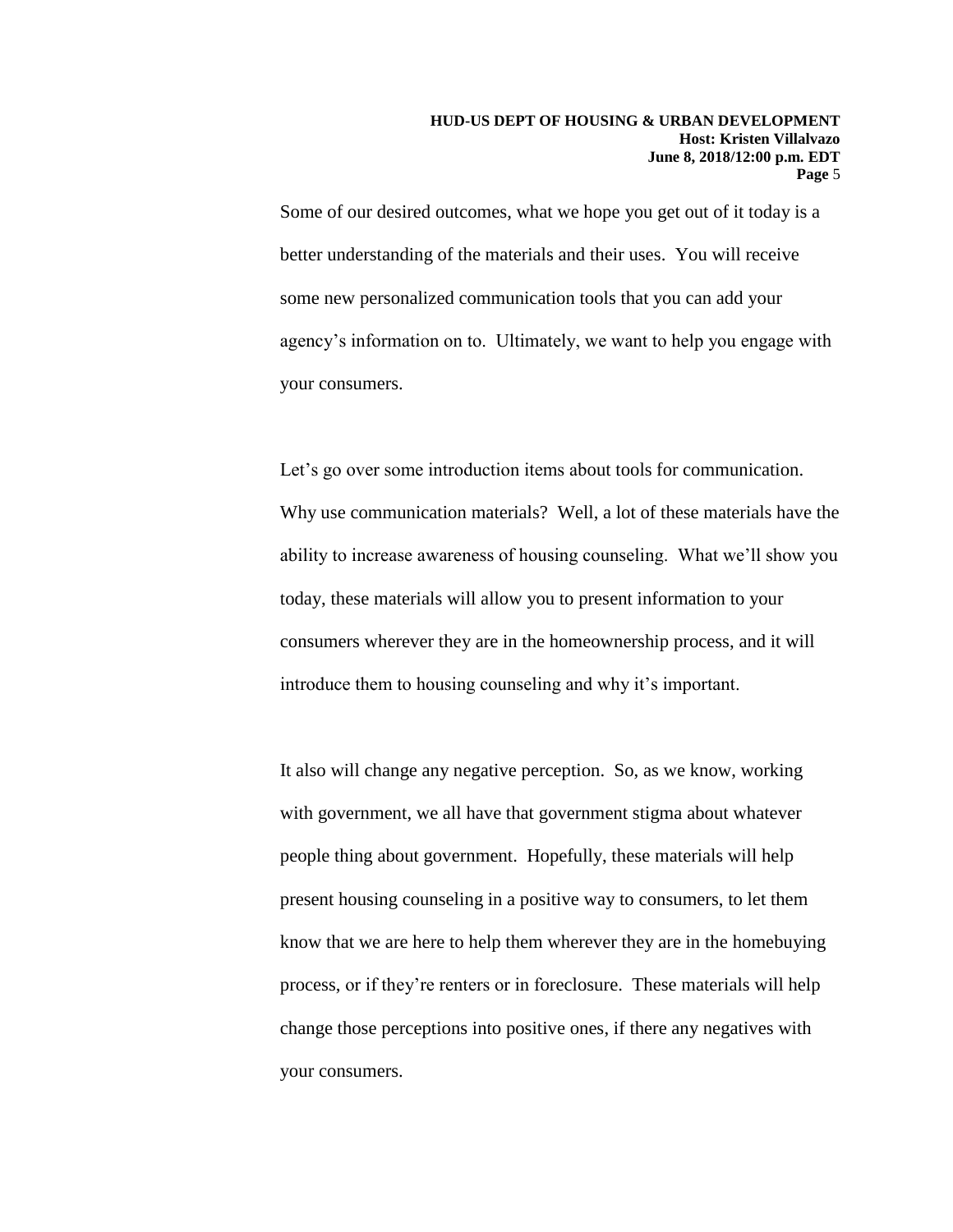They will also engage and motivate the end user to use housing counseling. We all know that housing counseling has a lot of benefits to the consumer, and these materials should help them motivate themselves to come in and talk with the housing counselor about their services.

Lastly, it will help you stand out from the noise. There is a lot of materials out there from lenders, from real estate agents. It's a lot of information that the consumer tends to see when they're thinking about buying a home or if they're in need of some advice about their financial situation, so these materials will help your agency stand out from all that noise and elevate your presence within the housing industry.

What are communication materials? As you know, they are resources to explain the who, what, when, where, how and why. They are brochures, they are flyers, posters, newsletters, toolkits. They could be business cards, they could be even online information or fact sheets. Communication materials vary greatly, but some of the things that we're going to go over today specifically are some brochures, flyers, posters. Then at the end of the webinar we will have a Tools for Communication toolkit that you can download from the HUD Exchange, and that will contain all the materials that we're going to go over today in this webinar.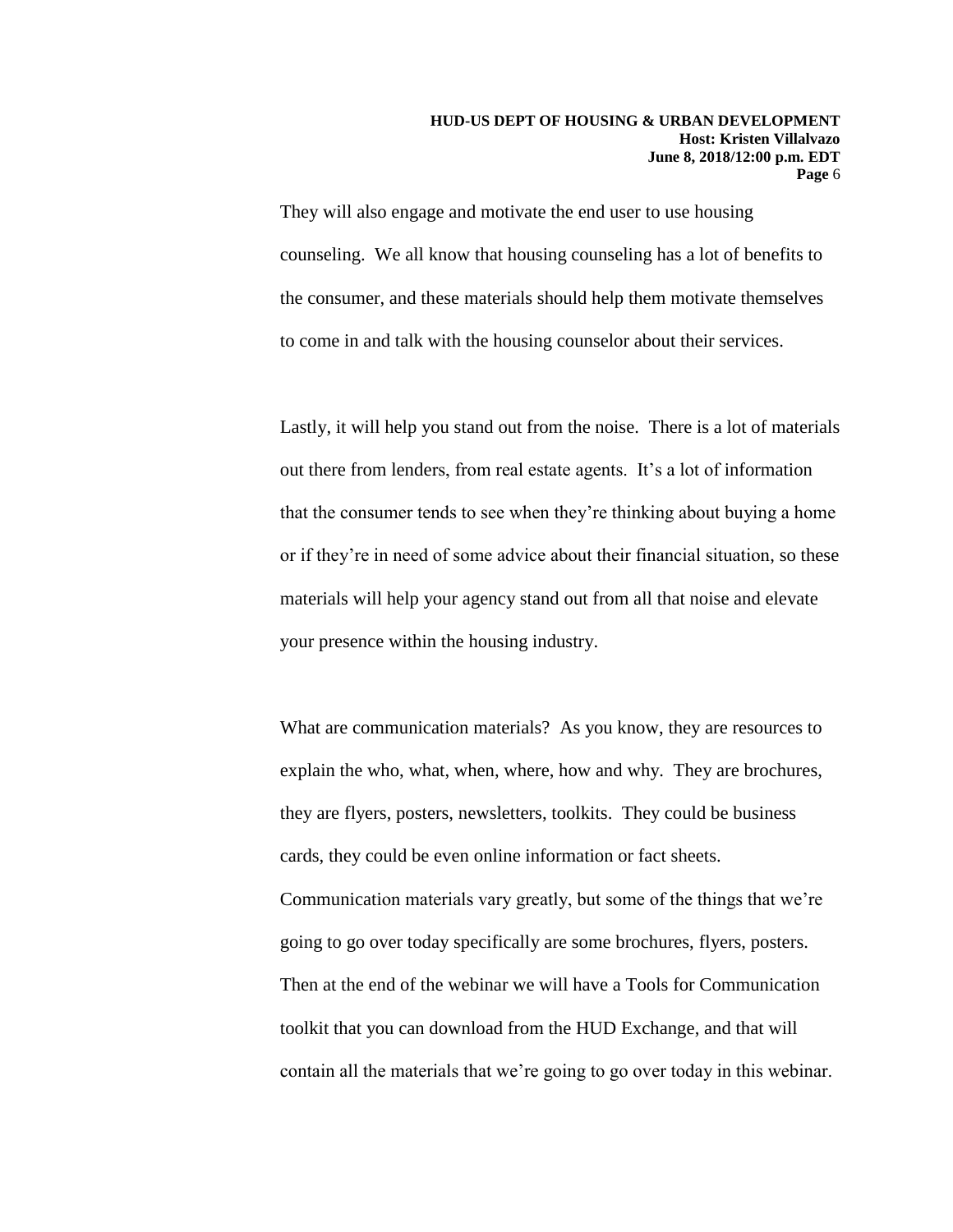Some of the benefits of using communication materials, they are cost effective and they are budget-conscious. Using brochures and flyers and posters is a great way to reach out to consumers, keeping your budget in mind. We know that housing counseling agencies are always tight with money, but these materials should help you reach out to your consumers, and they're a great way to effectively reach out and engage.

They're also versatile and designed for any purpose. These materials can be used—we'll go over a general housing counseling materials where you can actually reach out to essentially anyone to talk about your services and they can be designed for whatever purpose that you need them for. We have a few customized materials that we'll go over with as well later on.

Lastly, they're mobile, so you can hand these to anyone. If you're at a trade show or workshop, or you're walking on the street and you see somebody or you're talking to somebody about housing and some of the services you offer, these are great materials to just hand to somebody. They don't need to be on their phone, you don't need to see a commercial or an ad, they're great for a consumer to pick up and take with them to their house to share with their families or their roommates. So, they're great materials to have.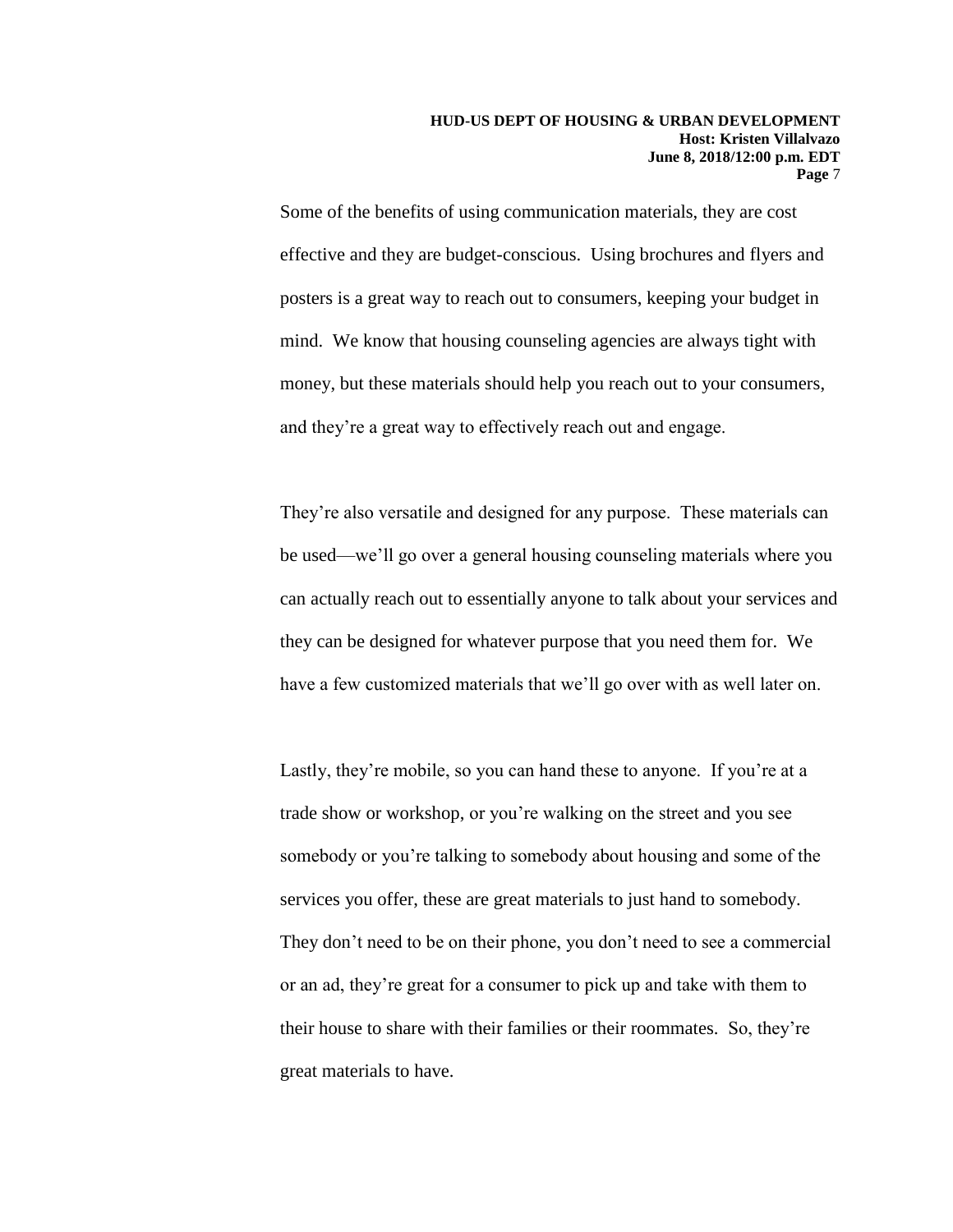Our first question today, we want to gauge what materials you currently use most for communication. It looks like a lot of you use brochures and flyers, that's great. Those are some of the materials that we'll be sharing with you today. We also have a poster for you, so hopefully this is something that you'll be able to use moving forward.

It looks like 10% don't use communication materials. That could be for a variety for a reasons. Hopefully, the materials that we present to you today you'll be able to use moving forward. We think they're great ways to engage with your audiences.

Without further ado, let's showcase the materials. These communication materials that we've created for you and that we're presenting today, it's the General Housing Counseling suite, which includes a brochure, a flyer, and a poster. We'll showcase the Disaster Assistance Response Team posters. We'll showcase the "Beat the Odds" poster. Lastly, we have the First-Time Homebuyer brochure suite. We'll eventually be showcasing the other stakeholder brochures for your consumers, such as renters, folks that are in default and foreclosure, but today we're going to go over the First-Time Homebuyer brochure suite.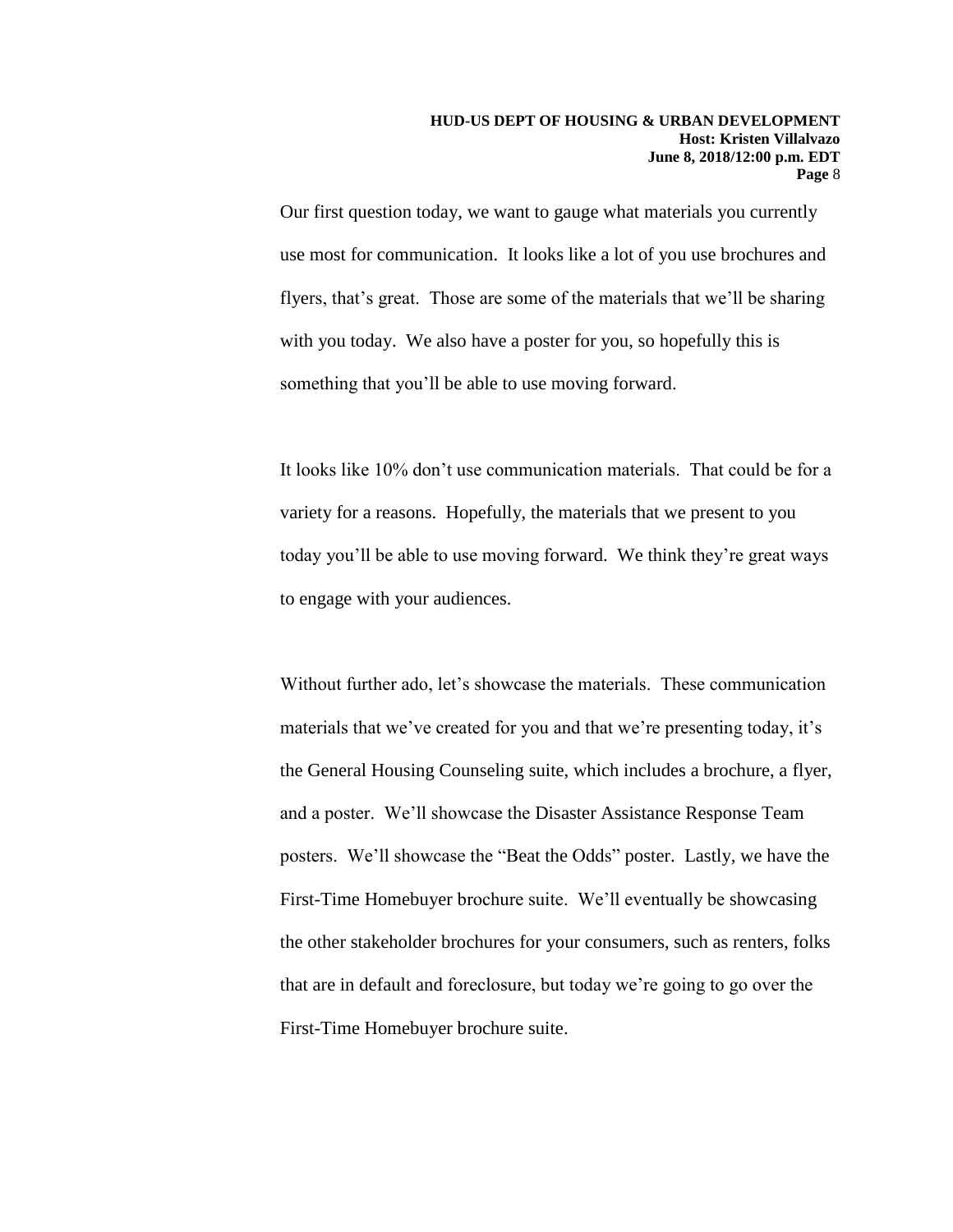Here's what we have for you, our materials for the General Housing Counseling suite, like I said before, a brochure, a flyer, a poster. These materials are for you to use for every day occasions. They are for everyone, like I said before, you can hand them out wherever you are. They essentially talk about the benefits of housing counseling in general. They're great to help explain to folks what you do and who you are and why housing counseling is a smart move.

Here's our brochure. Specifically, the brochure goes over answers as to why knowledge is power, where housing counselors are located, where they can find further information, and essentially talks about the importance of being a smart consumer when it comes to housing related activities. We also have a black and white version. We understand that if you're printing these at your own office or you're going to a professional print shop, we understand that color costs are expensive, so we also have a black and white version for you to use and to print with.

Here's our flyer. Similar to the brochure it talks about why housing counseling is a smart move wherever you are in the homebuying process. We also have a black and white version similar to the brochure that will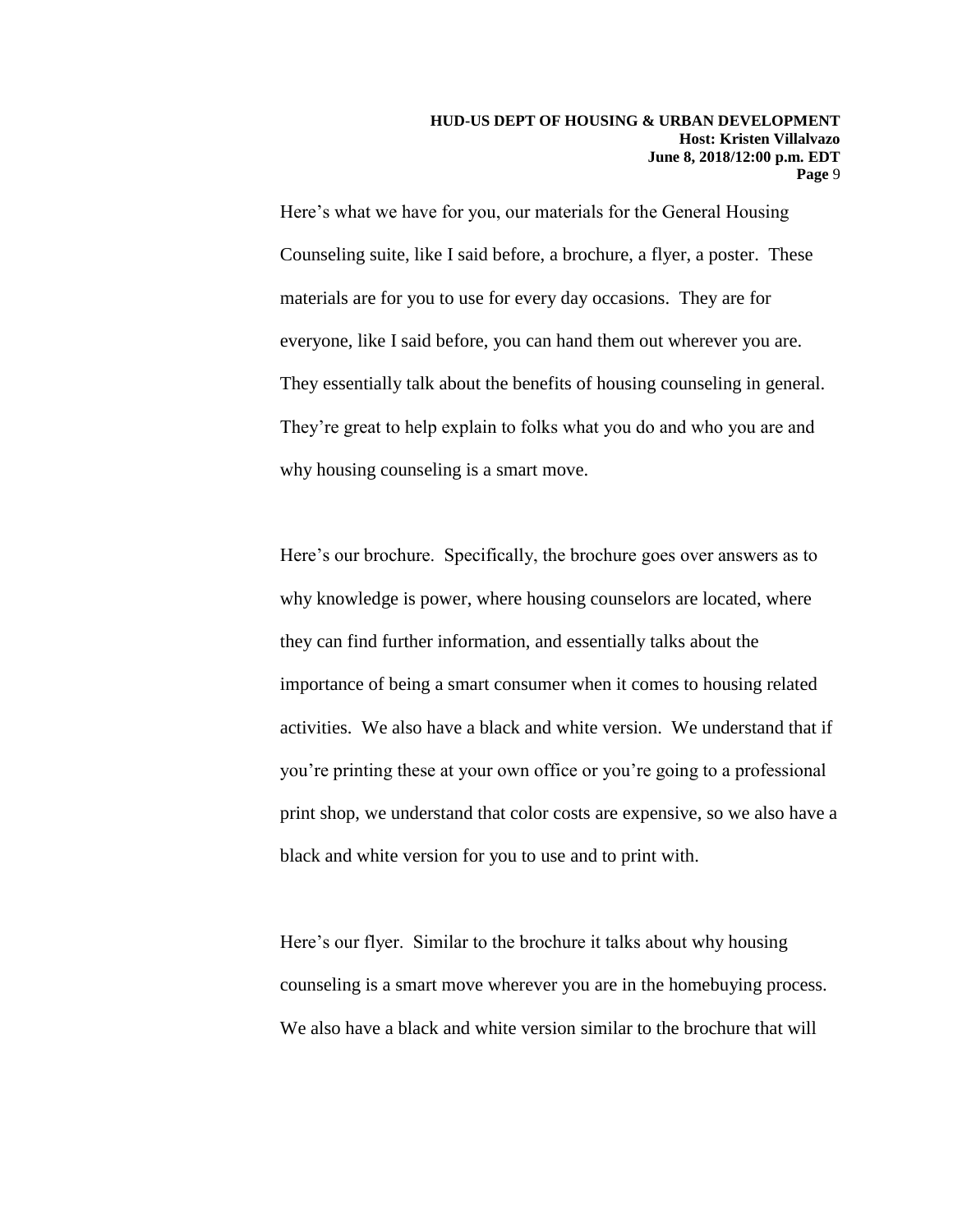allow you to print without using any color, and that's just another cost effective way to have these materials and use them.

We also have a poster. This poster can be placed anywhere in your office. We encourage you to place it right where you're consumers hang out, whether that be a waiting area, or if you have a cubicle or an office these posters, it's a great place to place it. Again, this poster talks about why housing counseling is a smart move, it goes into detail about why housing counseling saves you money, why it's for everyone, not just folks who are in need of help but for anyone. Then it also gives information on where folks can find a housing counseling agency.

We have our Disaster Assistance Response Team posters. There's a number of them. I'm showcasing today a few versions, but know that they come in, I believe, 17 different languages. I'm showcasing Spanish today, but if you have other languages that you need, these posters are in 17 different languages.

Here's the full color version. We also have a light color version, where, as you can see on the screen, it's a white version of it with color still. We also have the Spanish and the English versions. We also have black and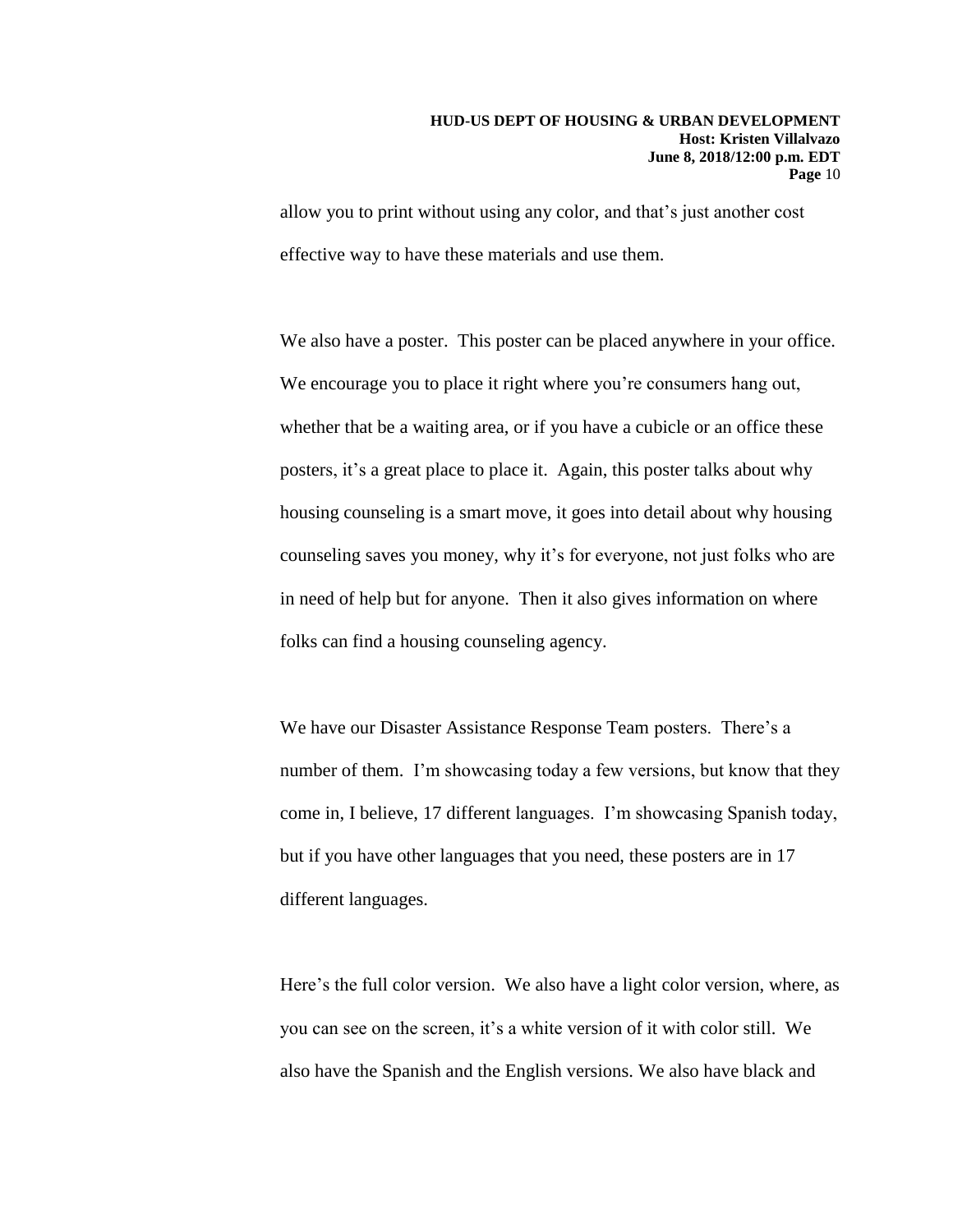white versions. Again, if your costs for printing our high and you need to print in black and white, these versions are for you.

We have another version, this one with a green roof and green icons. Again, Spanish and English, full color. We have the light color version, Spanish and English. Then lastly, again, the black and white version for you to use.

I don't know if any of you recall, this "Beat the Odds" poster was introduced in 2015 for National Homeownership Month. Wow, almost three years ago today. That's amazing. We introduced this poster to talk about the benefits of housing counseling and why using housing counseling will help you beat the odds in obtaining homeownership or gaining successful housing, and that could mean renting as well.

These posters are also available to you in our toolkit, which will be placed on the HUD Exchange. Please know, though, that this "Beat the Odds" poster, these are 2015 statistics. We eventually will come out with a new version, but just know that this is from 2015 and that these stats may have changed.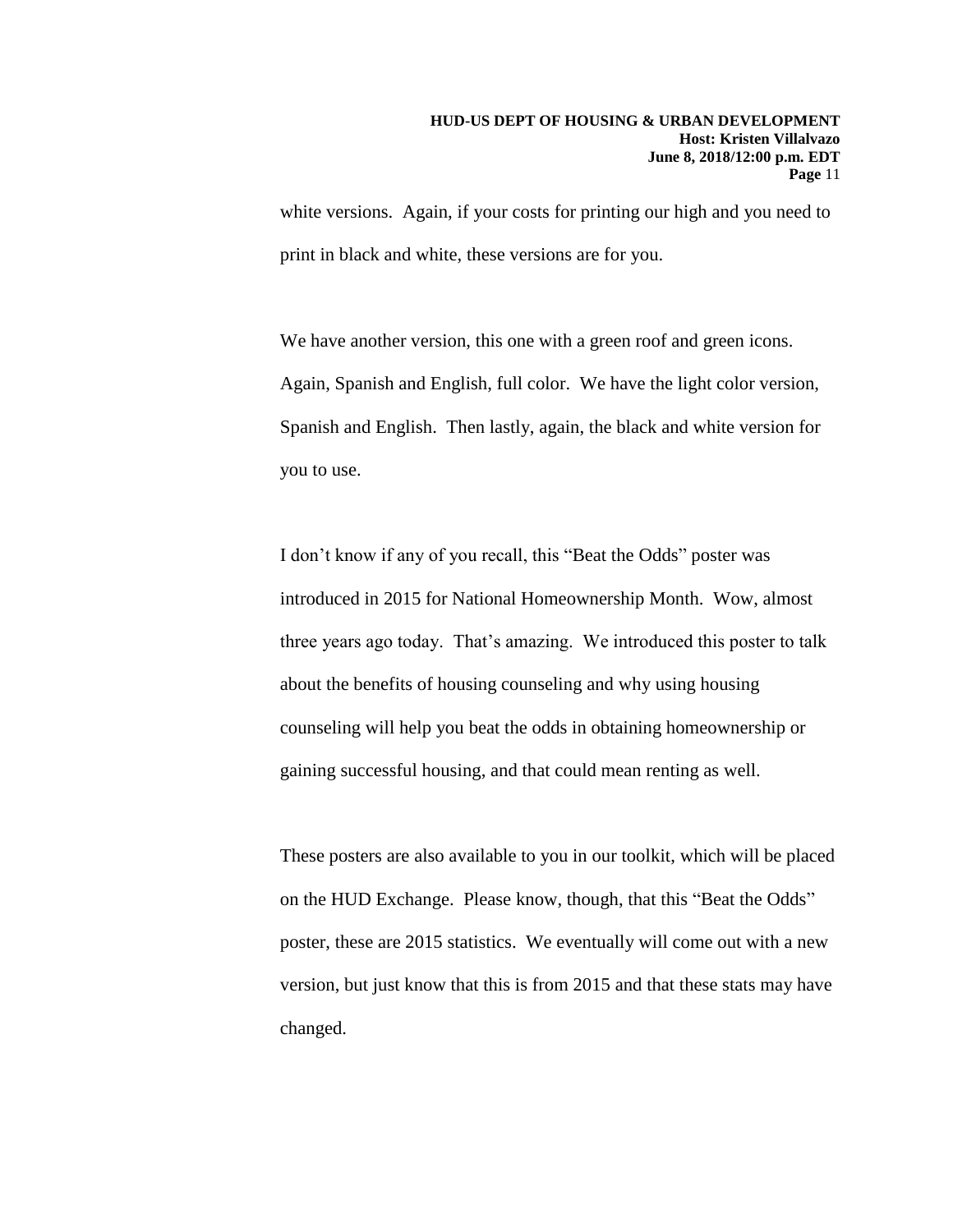Let's go over the First-Time Homebuyer brochure suite. Like I said before, we will have other consumer brochures that are specific to renters, folks that are looking into HECM loans or reversed mortgages. We will have a foreclosure and default suite. So, keep your eye out for them. We will be rolling those out in the near future, but today we're going to go over what we have for first-time homebuyers.

We have a Credit 101 brochure, this goes into detail about why your credit score is important, how housing counseling agencies can help, and how you can elevate your credit score. On the back it also talks about the average credit score of homebuyers and then where to find housing counseling agencies.

Our second brochure for first-time homebuyers talks about housing counseling and the benefits of housing counseling, it gets into more detail. Again, it goes over some stats about why housing counseling's important, where to find housing counseling, and why engage in housing counseling. A lot of consumers don't understand that housing counseling is for everyone, it's not just for folks who are in need of help. I know personally I recently purchased a home, and housing counseling, and the budgeting part specifically, was very helpful. So, I know that a lot of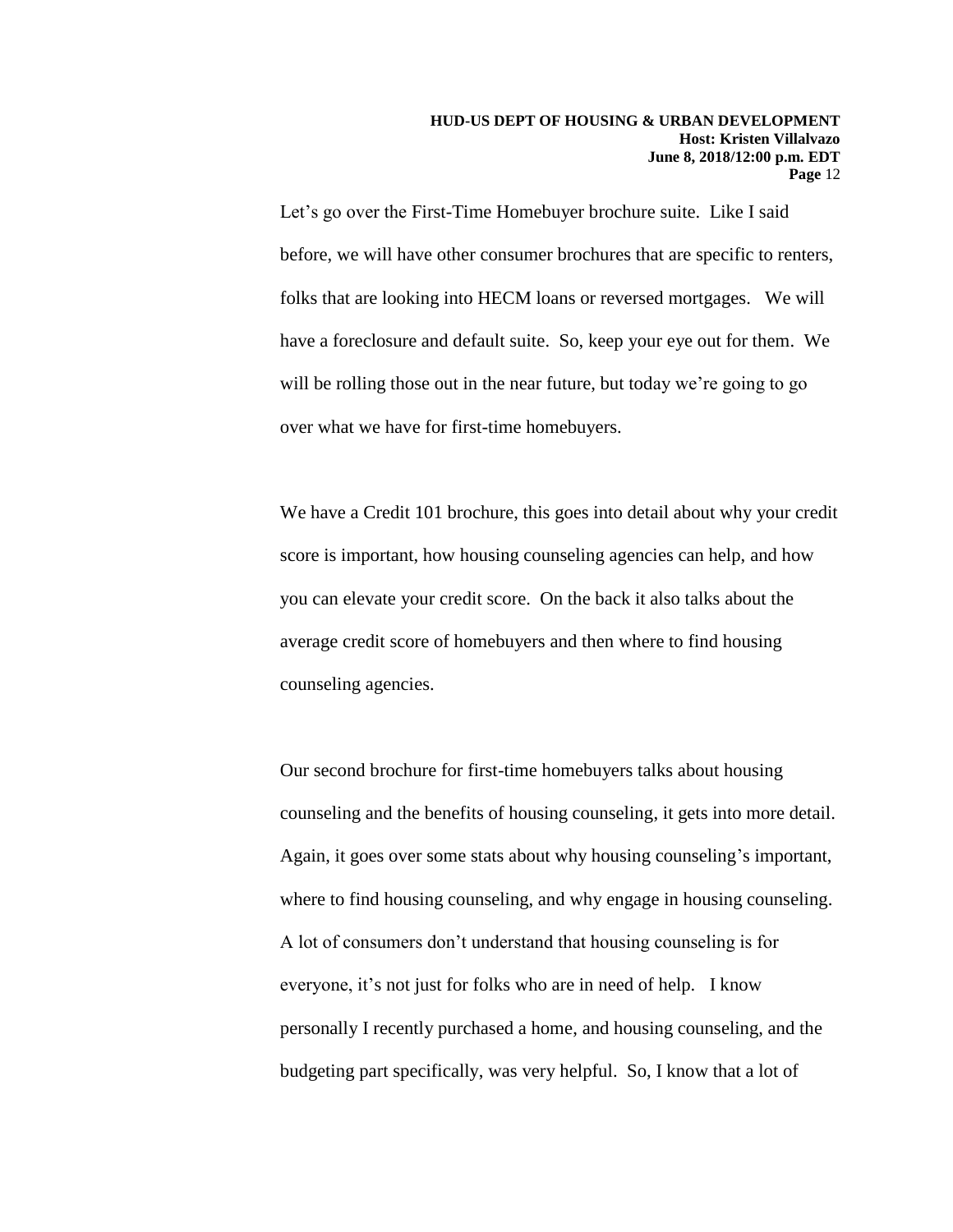consumers need housing counseling as they're looking to purchase their home or rent.

We also have a "Mortgage 101" brochure. This gets into detail about the mortgages that are available, whether that be conventional or FHA. Again, it talks about how housing counseling can help with understanding mortgage, where to start with the mortgage, how do you even select one? This is very helpful to help consumers understand about mortgages. Then, of course, it has the call to actions of where to find housing counseling agencies to help with their mortgage decisions.

Lastly, we have an "On the Money" brochure. This is specific to budgeting. We love our first headline in the inside, making sense of this. This talks about why money matters, why you should put together a budget and make sure that all your finances are in line before you purchase a house. For folks who own a home or even renting, we know that budgeting is a very important part of sustaining a life, and this brochure will help consumers understand why it's important and then allow them to find a housing counseling agency to go in and talk to somebody about their budget and money.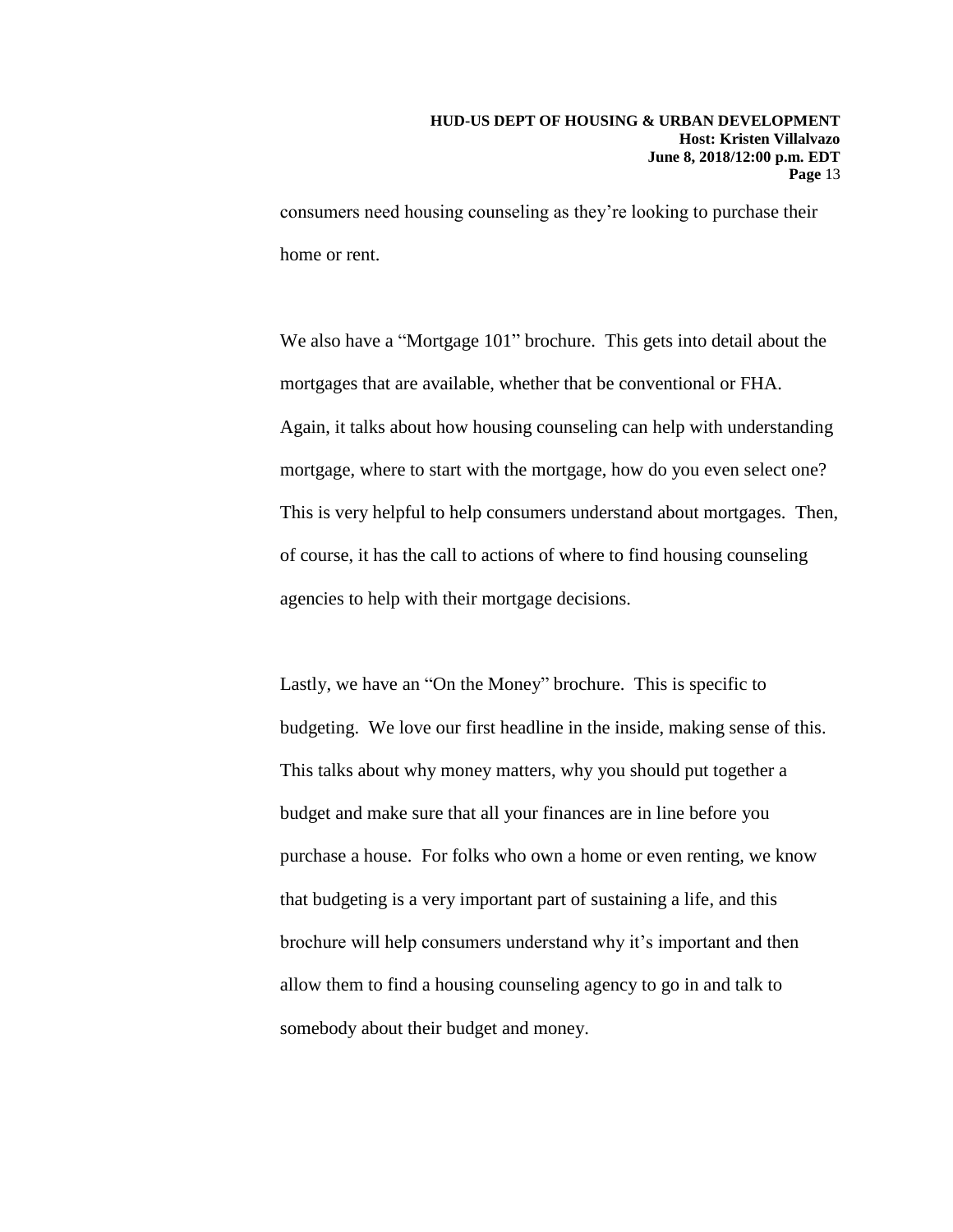Our second question for today, this will help us understand how you actually print your materials. How do you print your materials at your agency?

Cool, this is something that we were unsure about, and this is great to know. It looks like 68% of you have in-house color printers. That's fantastic. A lot of these materials can be printed in-house on your color printer. Folks with black and white printers, that's perfect too. All these materials can be printed in black and white, as we've shown earlier in the presentation. Then folks that use outside printing shops, that's great too. We know that those shops are professional and they do great quality work.

For the folks that don't print any materials, we will have some information for you. I believe right now the OHC is working on some sort of delivery of these materials to housing counseling agencies. None of that is set in stone, but please stay tuned and we should have some information for you soon.

That brings me into this section. Right now, we are in the process of trying to figure out the best and most fluent way to get materials to housing counseling agencies. When we have that information we will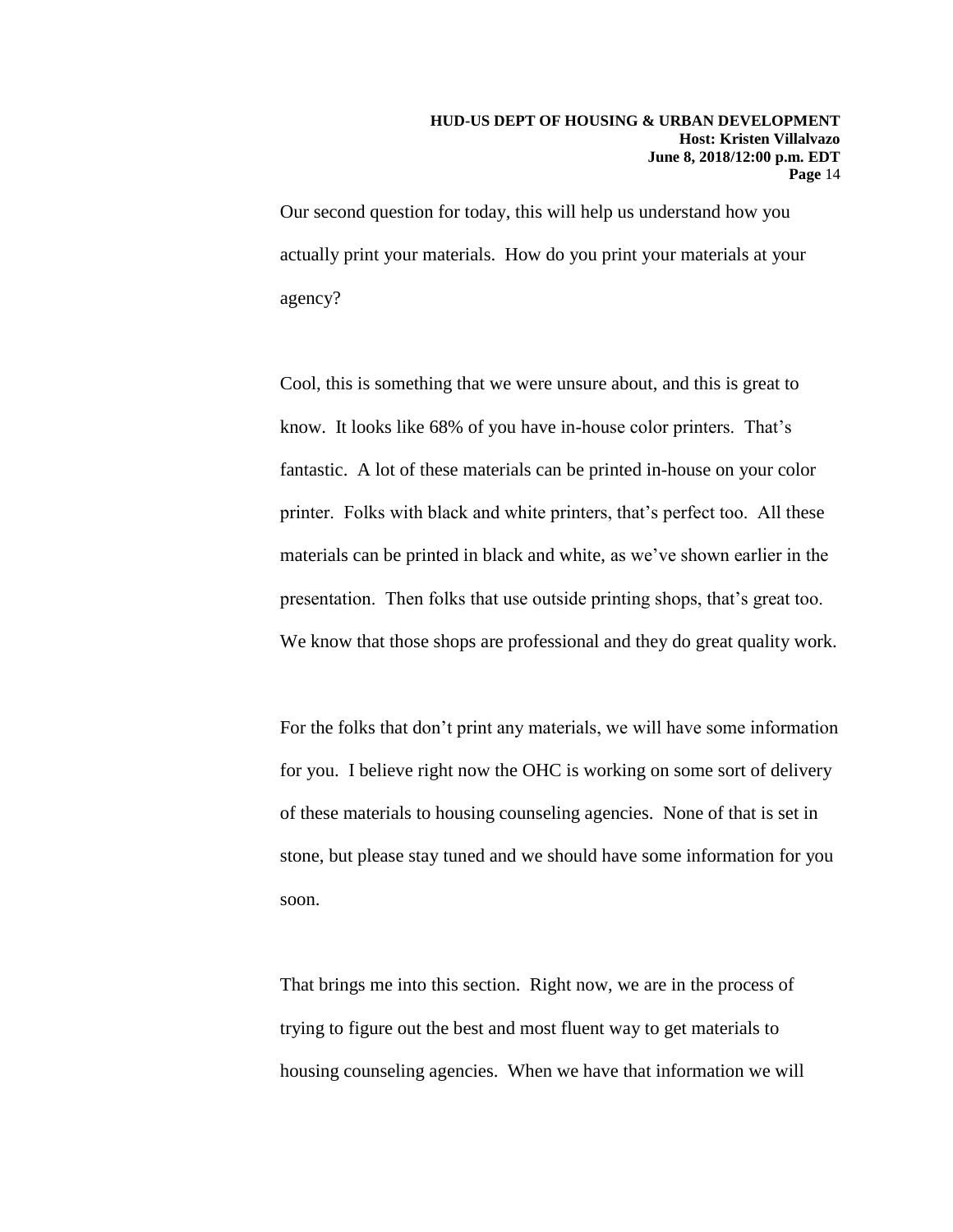keep you up to date on how you can order your materials and have it delivered to your agency.

Let's get into materials that you can create. An important note, the materials I presented previously, the "First-Time Homebuyers" brochure suite and the General Housing Counseling suite, those materials cannot be altered in any way. I'm sure you know this, but we should reiterate that those materials are Office of Housing and HUD materials and you cannot put your information on it when you distribute them. However, we've created some materials for you that you can customize and personalize for your agency. Today, we're going to go over a flyer that we created.

Again, we have a customized Microsoft word template for you to use where you can add your information, your logos, and sponsors, if you have any. Again, these materials are designed for you to customize with your organization's name and likeness. Dissimilar to the HUD materials, these customized materials cannot include HUD, FHA, or OHC logos, messaging or graphic elements. So, we have those materials for you and then we also have these customized materials that are solely for your organization and cannot include HUD, FHA, or OHC likeness.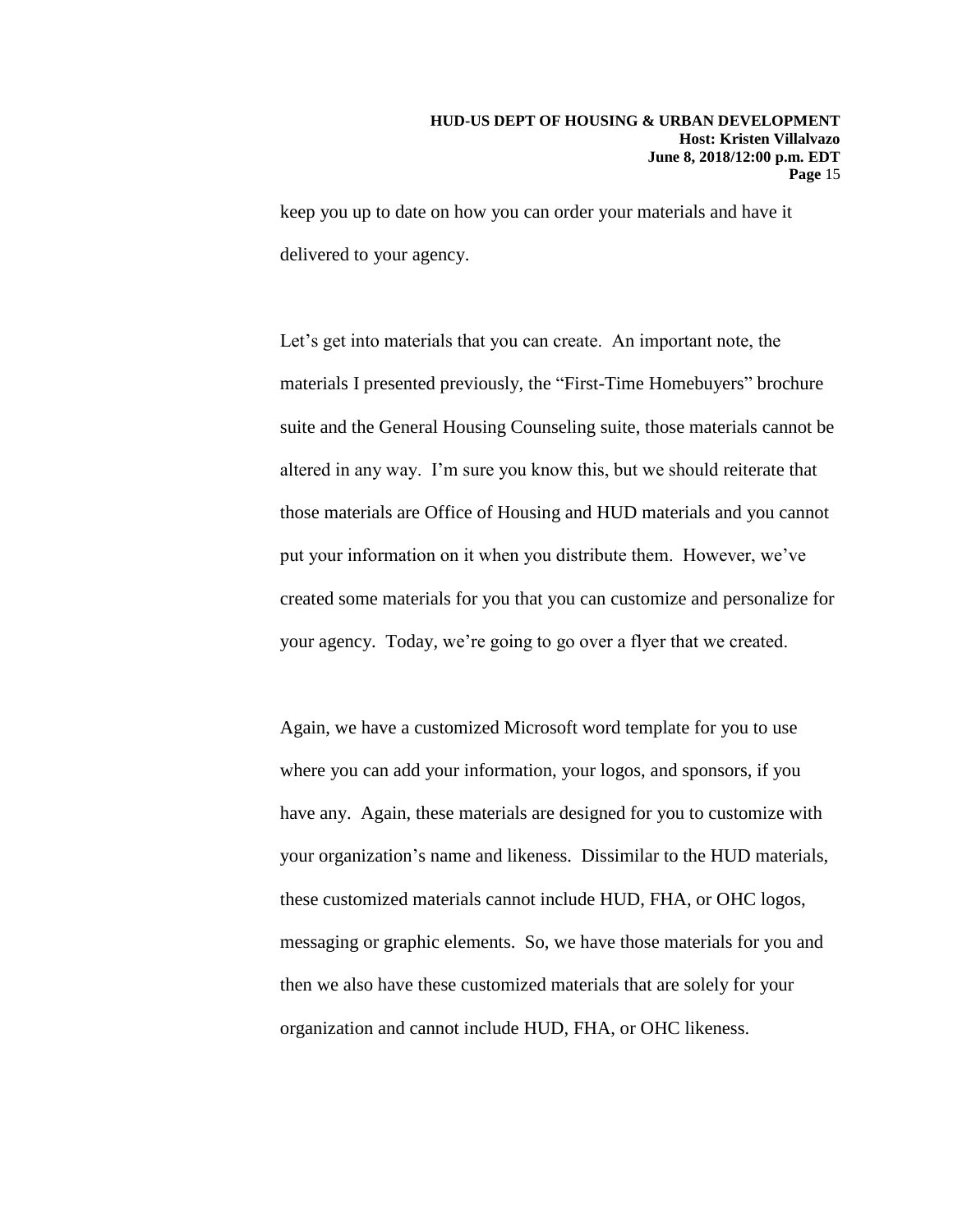Here's our first sample flyer for you today. On the left, this is the template that you will be receiving. As you can see it's in Word, so it's as simple as clicking on any of those areas and adding your own information. We've also provided you a sample of what it could look like. For instance, on the right, we've created a mock flyer that says "Free First-Time Homebuyer Education and Financial Capability Workshops." We have some sample bullets on how this whole flyer can look.

On the bottom of the right sample flyer, you have an area where you can put sponsors. We want to make it clear, though, that you have the opportunity that if you have no sponsors you can eliminate that section altogether and create a flyer without any sponsors. We just wanted to give you, if you had sponsors, an opportunity to place them on your flyer.

This is our sample flyer two. Again, the left is what you'll receive in a Word document, where you can place your information and place a photo and then copy, and then on the right is our example of what it could look like.

Lastly, we have our third flyer, just a different variation, a similar concept. You can place your agencies information on there, a photo, some copy or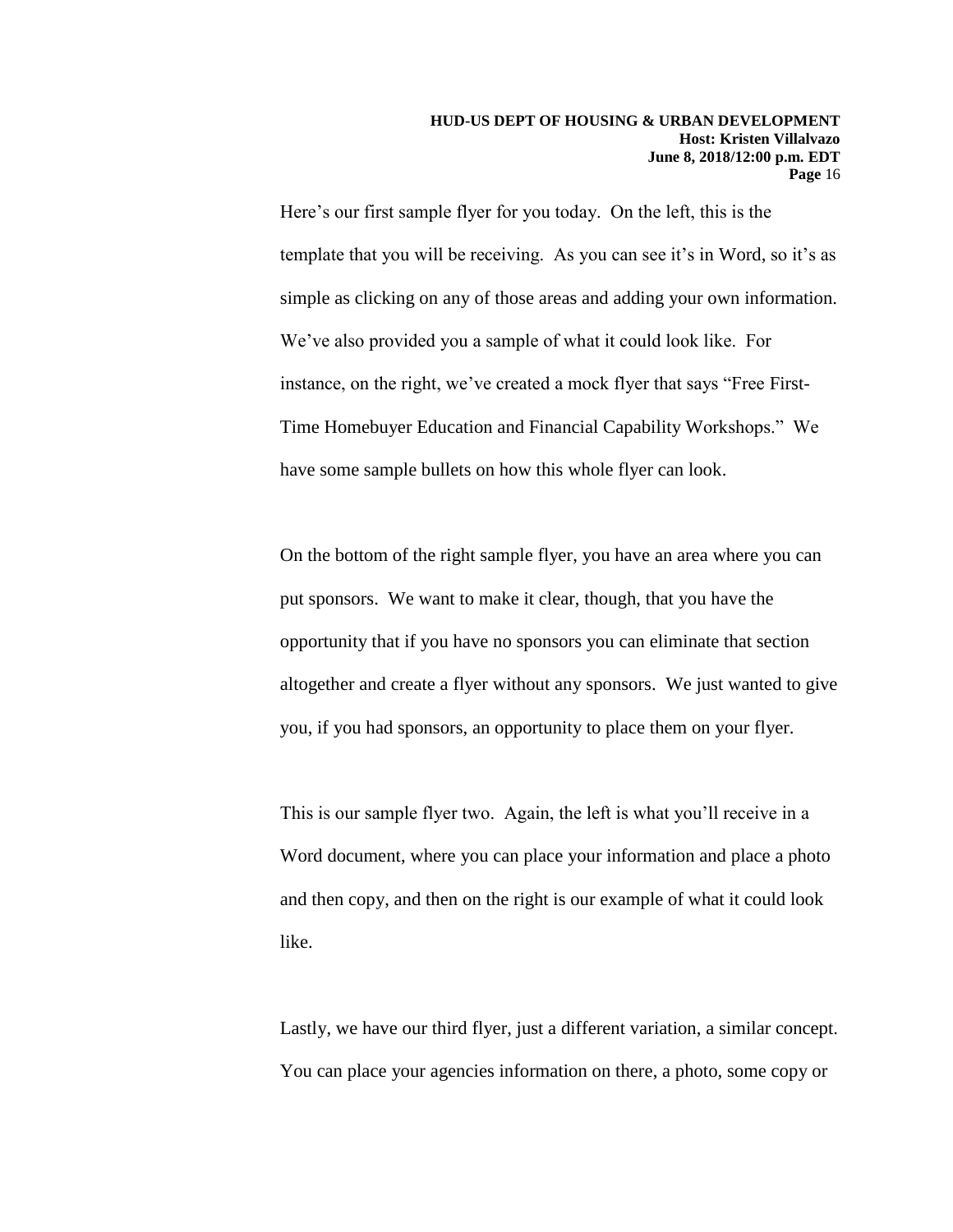information with bullet points, and then on the right is our example. All this information will be in the toolkit, with directions on how to use these sample flyers. All that information will be in the toolkit. Look for that toolkit, it should be available within the next week or so on the HUD Exchange.

Let's talk about photos, and how you can get photos. A lot of agencies that we've spoken to find it difficult to find photos for their materials. Today, we're going to introduce to you some ways that you can creatively look for photos for free, that it doesn't cost you anything. You can find them online. It's as simple as going to any search engine, Bing, Google, Ask Jeeves, I don't know if that's still around, but any search engine and type in "free stock photos."

You'll see a number of ads at the beginning. Click on any of the sites after the ads, and typically that will bring you to a site that offers free stock photos. Within that site, one that comes to mind, but any work great, is Pexels. If you notice a website called Pexels, that's something that we've used before, but any site works great. Inside the website there'll be a search box where you can search based on any topic or theme, because we're in housing here's some examples of what you can search.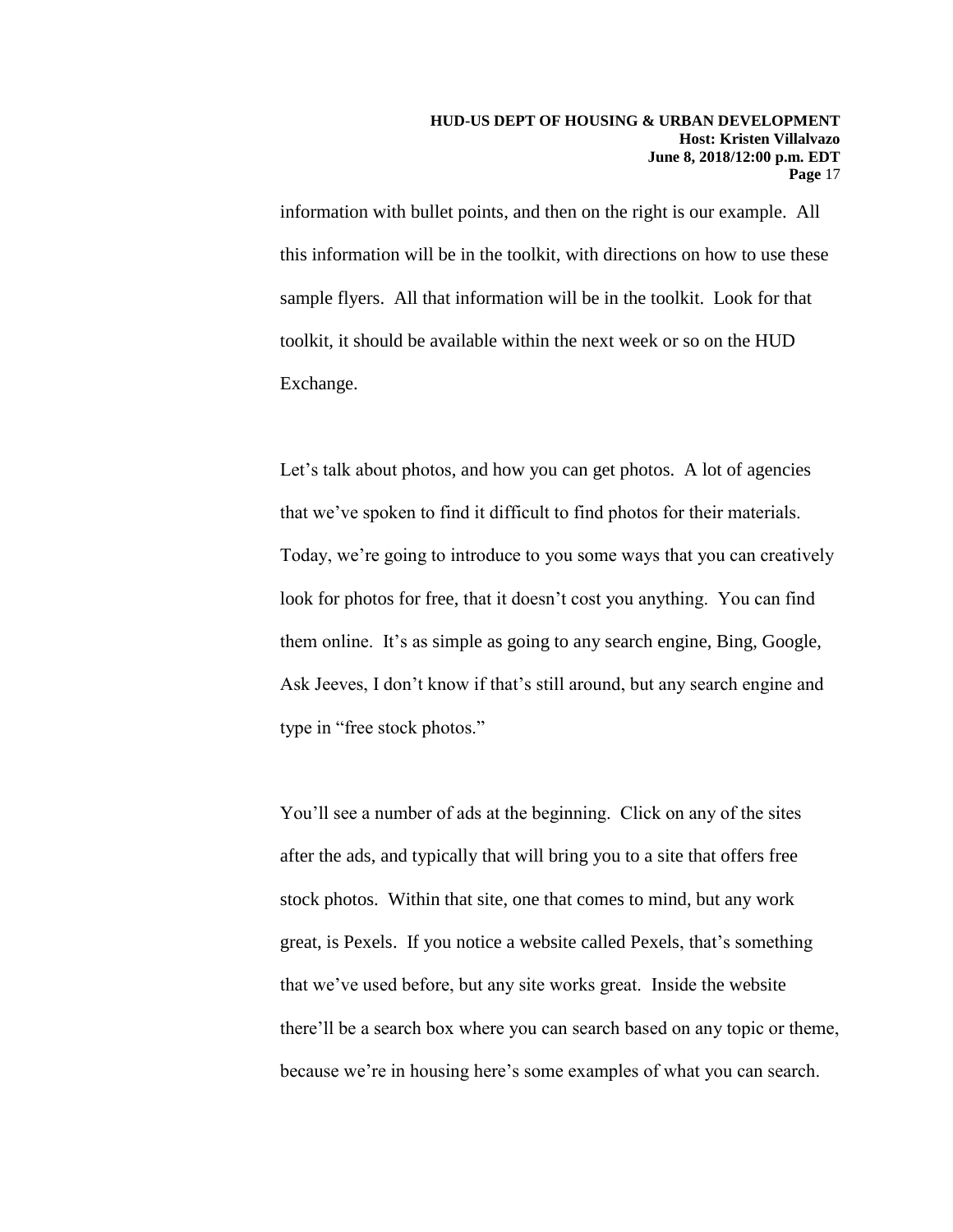You can search housing home, finance, money, family, renter, apartment, anything you can think of that pertains to whatever photo you're trying to look for.

Then typically with these free stock photo sites, they'll have a free download button. Look for that button. A lot of times you have to be conscious about what website you're on, because some websites do cost money or they have royalty costs, where you have to acknowledge the photographer. Just make sure you read everything through before you fully download the photo. It will take you a matter of seconds to understand if this photo is truly free or not. Just make sure you look on the website before you download it.

A few things to keep in mind. The theme, you always want to know if the photo represents the theme of the material. So, as you're putting these flyers together, if you're hosting an education session for a group, the photo should convey a situation similar to a presenter communicating information to a class. Always keep in mind that your audience, if you're creating a flyer for folks who are looking for a reverse mortgage or a HECM loan, make sure that the photo you choose represents that age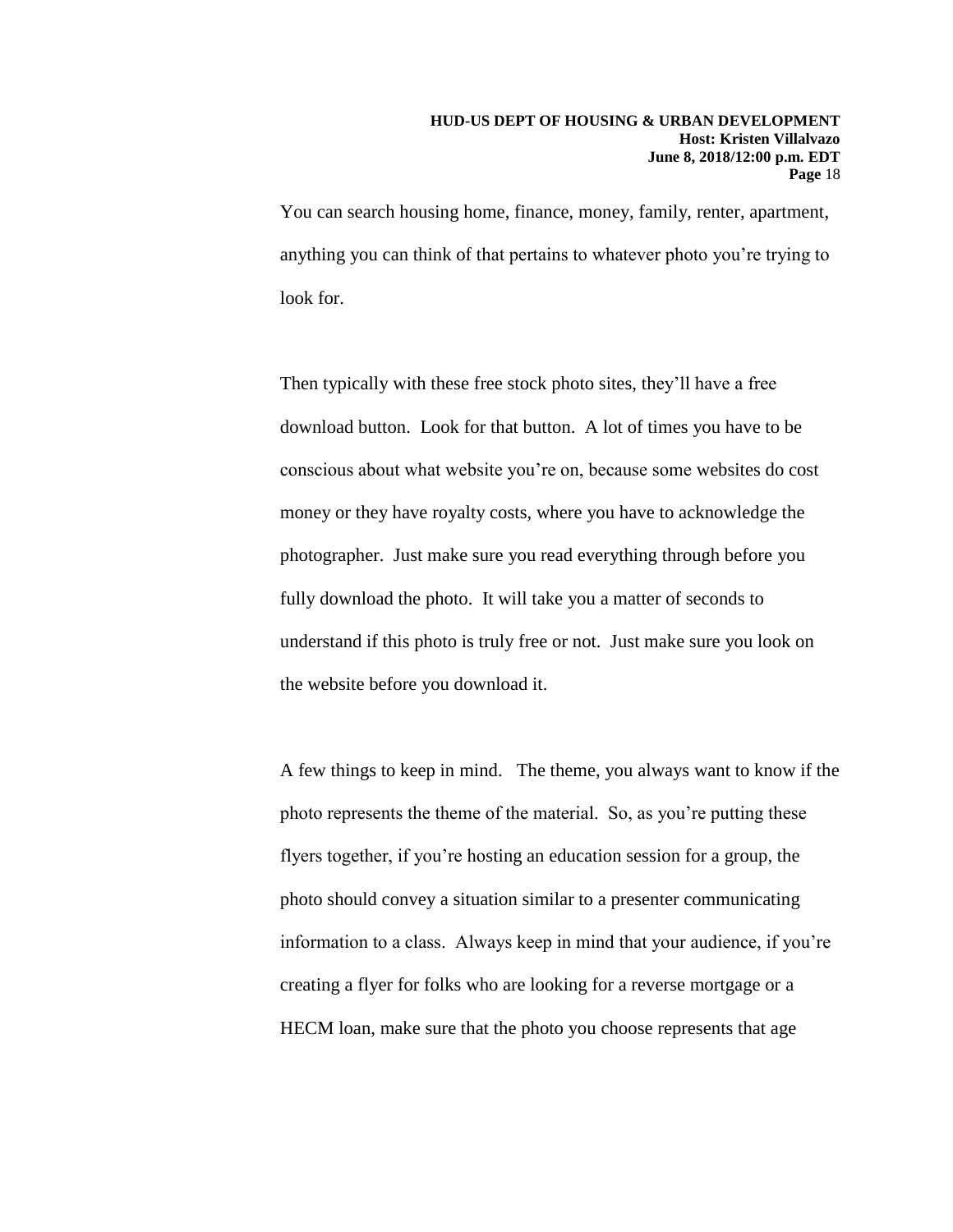demographic. As we all know, HECM loans are for folks who are 60-ish, 62 or 63, and older, so keep that age range in mind.

Always look for quality photos. One thing to think about when you're downloading photos is always go for full quality. The only downside of that is that the file size of your material will be very large if you use full quality photos. That shouldn't be an issue for most people. If it is, you can always step down the quality of the offer, like high quality, medium, low. We always recommend high, it will make your materials look great, but if the file size is ever an issue, you can always step it down. Lastly, the size and shape, make sure your photos fit well on the flyers that you're putting them on to make it look clean and appealing.

Some of the materials that you can look forward to, we're going to have other consumer brochure suites, as I said before. We're going to have a Renters brochure suite, a Default and Foreclosure brochure suite, and a HECM brochure suite. Stay tuned, that should be rolling out within the next few months or sometime soon.

I'm going to open up the Q&A in just a few slides. Some of the things that I want to hear from you about is your thoughts on the new materials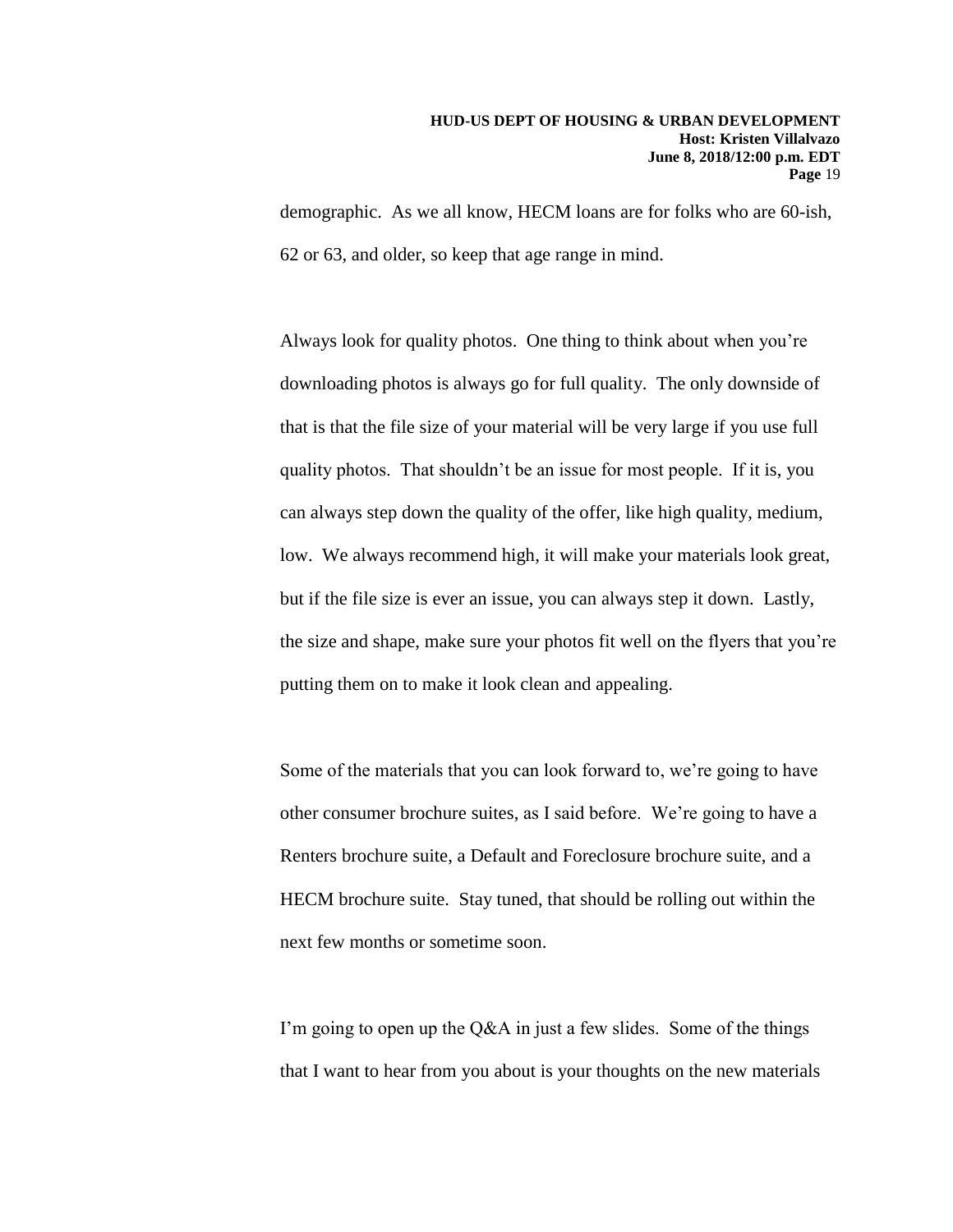|           | HUD-US DEPT OF HOUSING & URBAN DEVELOPMENT<br>Host: Kristen Villalvazo<br>June 8, 2018/12:00 p.m. EDT<br>Page 20 |
|-----------|------------------------------------------------------------------------------------------------------------------|
|           | and the new customization templates. Then I want to ask you, what are                                            |
|           | some other materials that you use or that you could use that will help                                           |
|           | communicate better to your consumers that we can create for you.                                                 |
| Jane      | Thank you, Andrew. Operator, could you please give instructions on how                                           |
|           | people can call in.                                                                                              |
| Moderator | [Operator instructions].                                                                                         |
| Jane      | Thank you so much. While we're waiting for folks to queue up, we do                                              |
|           | have a few questions and comments.                                                                               |
|           | One question is, "When will the custom templates be available?"                                                  |
| Andrew    | Those templates should be available in the toolkit that we will be putting                                       |
|           | out within the next week. It's the Tools for Communication Toolkit.                                              |
|           | Keep your eye out for that. Those materials will be available to you in                                          |
|           | that toolkit.                                                                                                    |
| Jane      | Thank you so much. Operator, do we have any calls yet?                                                           |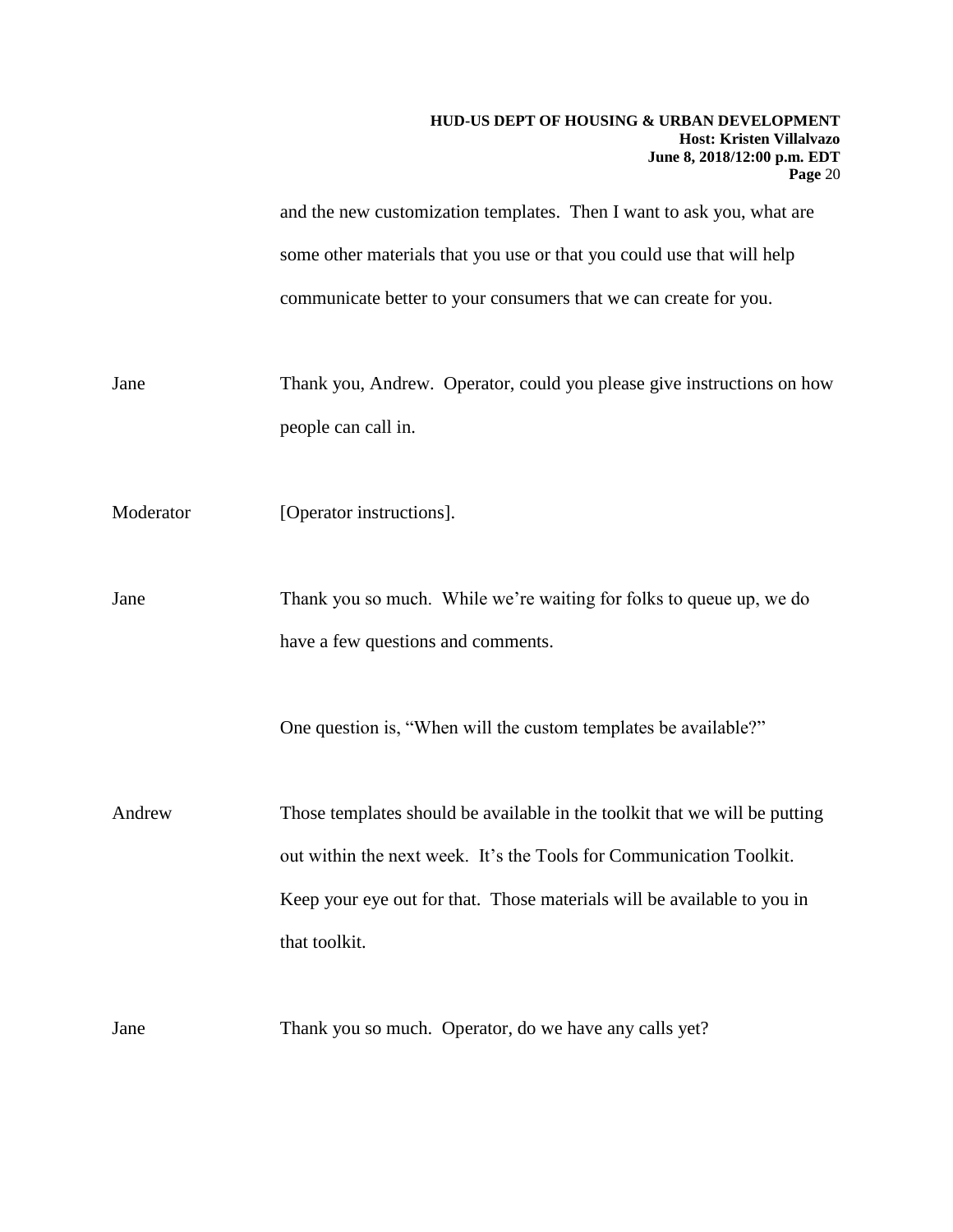Moderator I am showing no questions in queue at this time.

Jane We do have a comment. One person is curious as to why the Equal Housing Opportunity logo is not showing on the brochure materials that you just shared.

Andrew That's a great question. Jane, I'm not sure if you're able to answer that. I know there was a reason.

Jane Actually, I'm not. I wish I could, I'm sorry. I wish I would have been a part of that discussion.

Andrew That's alright. There is a reason for it. I'm sorry I'm not able to communicate that with you today. I do know that if you have a question like that, you can ask housing.counseling@HUD.gov. Send your question in that way and somebody from the office should be able to answer that for you.

Jane Thank you. Any callers yet?

Moderator I'm showing no questions in queue at this time. [Operator instructions].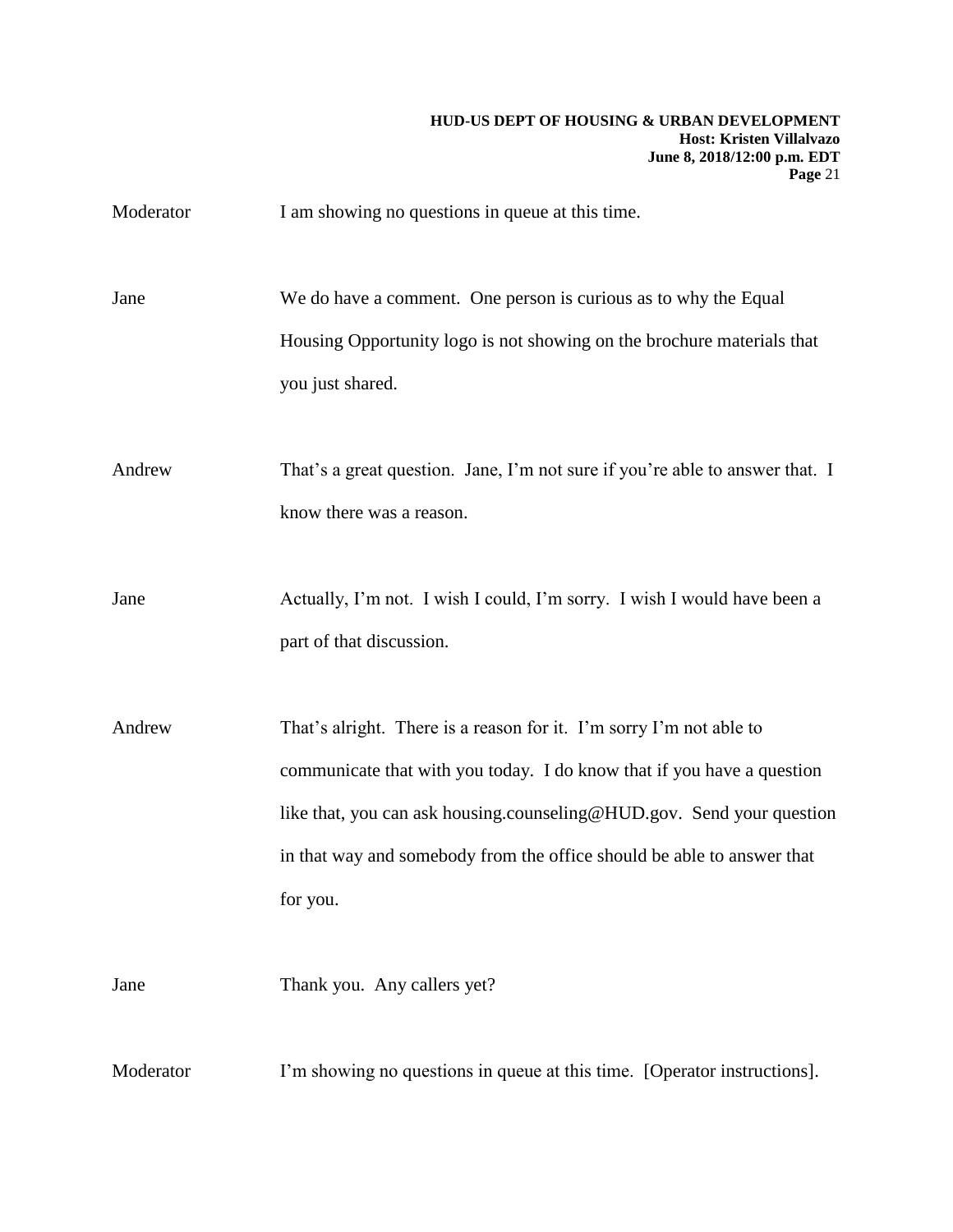Jane We do have a question about the website you recommended for free stock photo images. Could you please spell the name of that website?

Andrew I want to make it clear that we can't recommend any websites as a professional of HUD. However, some of the websites that we've used in the past include this website called Pexels. It's P-e-x-e-l-s. The best way to find that website, though, is to go to any search engine, type in the words "free stock photos," and that website should come up as well as a lot of other websites that are great tools to find free stock photos. It's not just Pexels, there are a lot of other sites that we've used, and all of them work very well.

> I just want to make another note, though, that make sure you read their terms and conditions on downloading photos. It's not like your iPhone, where it's 20 pages. A lot of times they'll be very clear about if you can use these stock photos and how you can use them. Just make sure you read what their terms and conditions are for using these photos so you don't get into any trouble.

Jane Thank you. Operator, any calls yet?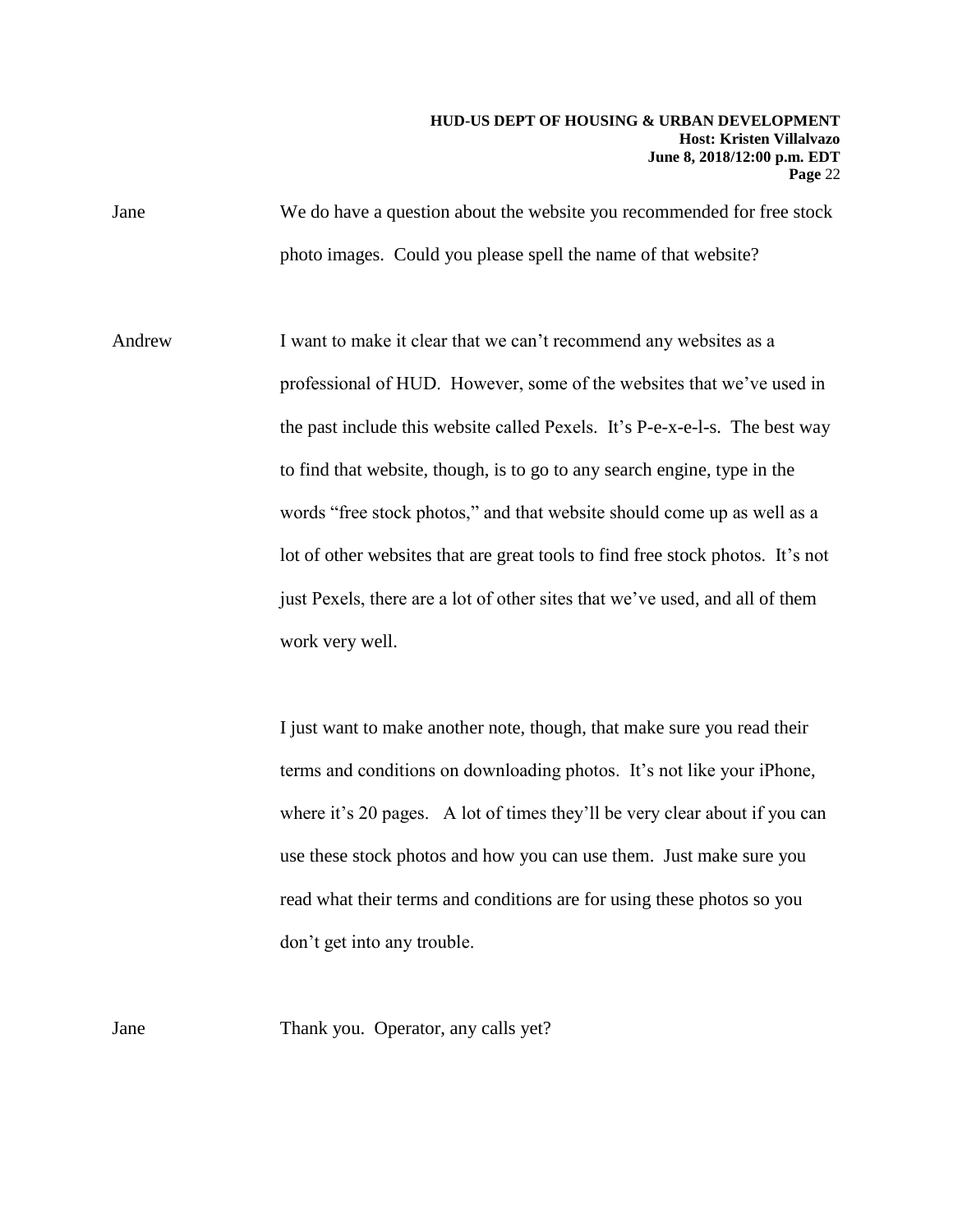Moderator I'm showing no questions in queue at this time.

Jane We've got some shy folks today. That's okay. I do have another written in question. This is actually referring to yesterday's webinar, so I'm not sure if you can help us or not. The person did a press release but left out a video reference because she couldn't find the link to it. I'm wondering, would that be in the toolkit?

Andrew Hi, yes. That's a great question. I was actually on the Press Release webinar yesterday. For folks that are looking for that link for the video, it will be online shortly. We appreciate your patience, it's a process to upload it online. Please look out for it, there will be a link to the video for you to use in your press release.

Jane Thank you so much. That is all of the written in questions we have so far.

Andrew Alright. Thank you, everyone. We appreciate your time. Thanks for joining us today. Again, stay tuned, there will be a toolkit on all the information that was presented today. We also had, as Jane mentioned earlier, we had a National Homeownership Month webinar yesterday, and there should be a toolkit online either now or soon. There's also a video